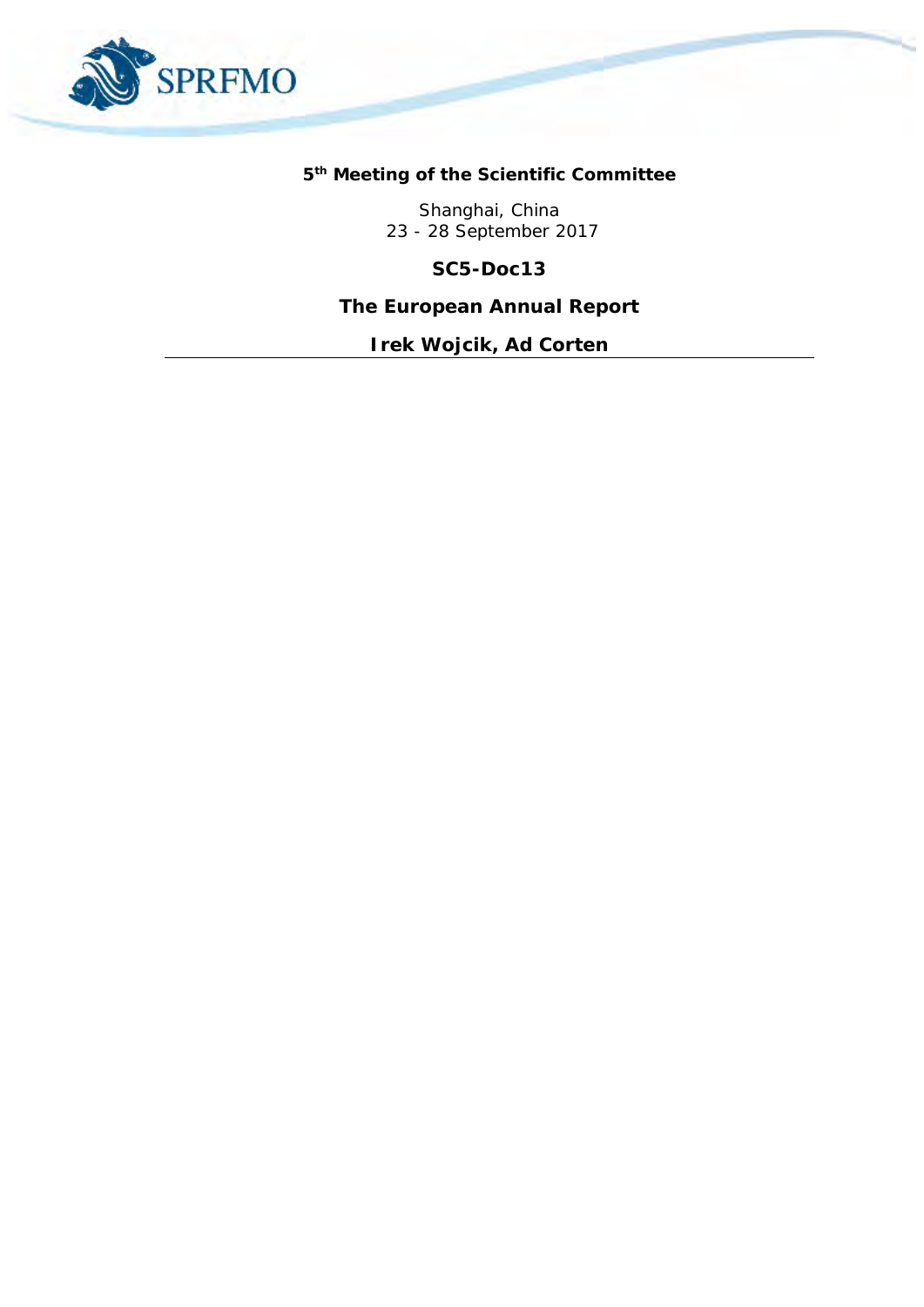# **National report of the European Union to the 2017 SPRFMO Scientific Committee meeting.**

### **20.07.2017**

Irek Wójcik<sup>1</sup>, Ad Corten2,

( *1 National Marine Fisheries Research Institute, Gdynia, Poland;* <sup>2</sup> *Consultant Dutch Ministry of Economic Affairs*)

### **Table of contents**

| 1              |       | $\label{eq:1} \mbox{Introduction} \,\, \ldots \,\, \ldots \,\, \ldots \,\, \ldots \,\, \ldots \,\, \ldots \,\, \ldots \,\, \ldots \,\, \ldots \,\, \ldots \,\, \ldots \,\, \ldots \,\, \ldots \,\, \ldots \,\, \ldots \,\, \ldots \,\, \ldots \,\, \ldots \,\, \ldots \,\, \ldots \,\, \ldots \,\, \ldots \,\, \ldots \,\, \ldots \,\, \ldots \,\, \ldots \,\, \ldots \,\, \ldots \,\, \ldots \,\, \ldots \,\, \ldots \,\, \ldots \,\, \ldots \,\, \ldots \,\,$ |  |
|----------------|-------|-----------------------------------------------------------------------------------------------------------------------------------------------------------------------------------------------------------------------------------------------------------------------------------------------------------------------------------------------------------------------------------------------------------------------------------------------------------------|--|
| $2^{\circ}$    |       |                                                                                                                                                                                                                                                                                                                                                                                                                                                                 |  |
| $\overline{3}$ |       |                                                                                                                                                                                                                                                                                                                                                                                                                                                                 |  |
|                | 3.1   |                                                                                                                                                                                                                                                                                                                                                                                                                                                                 |  |
|                | 3.2   |                                                                                                                                                                                                                                                                                                                                                                                                                                                                 |  |
| 4              |       |                                                                                                                                                                                                                                                                                                                                                                                                                                                                 |  |
|                | 4.1   |                                                                                                                                                                                                                                                                                                                                                                                                                                                                 |  |
|                | 4.2   |                                                                                                                                                                                                                                                                                                                                                                                                                                                                 |  |
|                | 4.3   |                                                                                                                                                                                                                                                                                                                                                                                                                                                                 |  |
|                | 4.3.1 |                                                                                                                                                                                                                                                                                                                                                                                                                                                                 |  |
|                | 4.3.2 |                                                                                                                                                                                                                                                                                                                                                                                                                                                                 |  |

## **Summary**

The European Union (EU) fishing fleet activity in 2016 in the South Pacific Regional Fisheries Management Organization (SPRFMO) area outside the Exclusive Economic Zone (EEZ) is presented in this report. The data on catches of jack mackerel by EU trawlers in 2017 cover the period from March to the end of June. Based on the data presented in the EU Report for the 4<sup>th</sup> Meeting of the Science Committee (Corten, 2016) the 2017 length distribution of jack mackerel indicated that the 2012 yearclass continued to dominate in the 2017 fishing season

## <span id="page-1-0"></span>**1 Introduction**

This report is a continuation of a series of annual reports on the EU fishery in the SPRFMO area since 2008. The report only refers to the EU pelagic trawlers operating in the SPRFMO area.

The present report describes the activities of the EU pelagic trawlers from 1 January 2016 to 30 June 2017. The EU pelagic fleet in the South-Eastern Pacific in 2016 and 2017 consisted of two pelagic trawlers each year that were fishing for Chilean jack mackerel (*Trachurus murphyi*). In 2016 these were the freezer trawler "Maartje Theadora" (EU, Germany) that froze the fish in blocks for human consumption and the trawler "Janus" (EU, Poland) that landed the fresh (chilled) fish in Chilean ports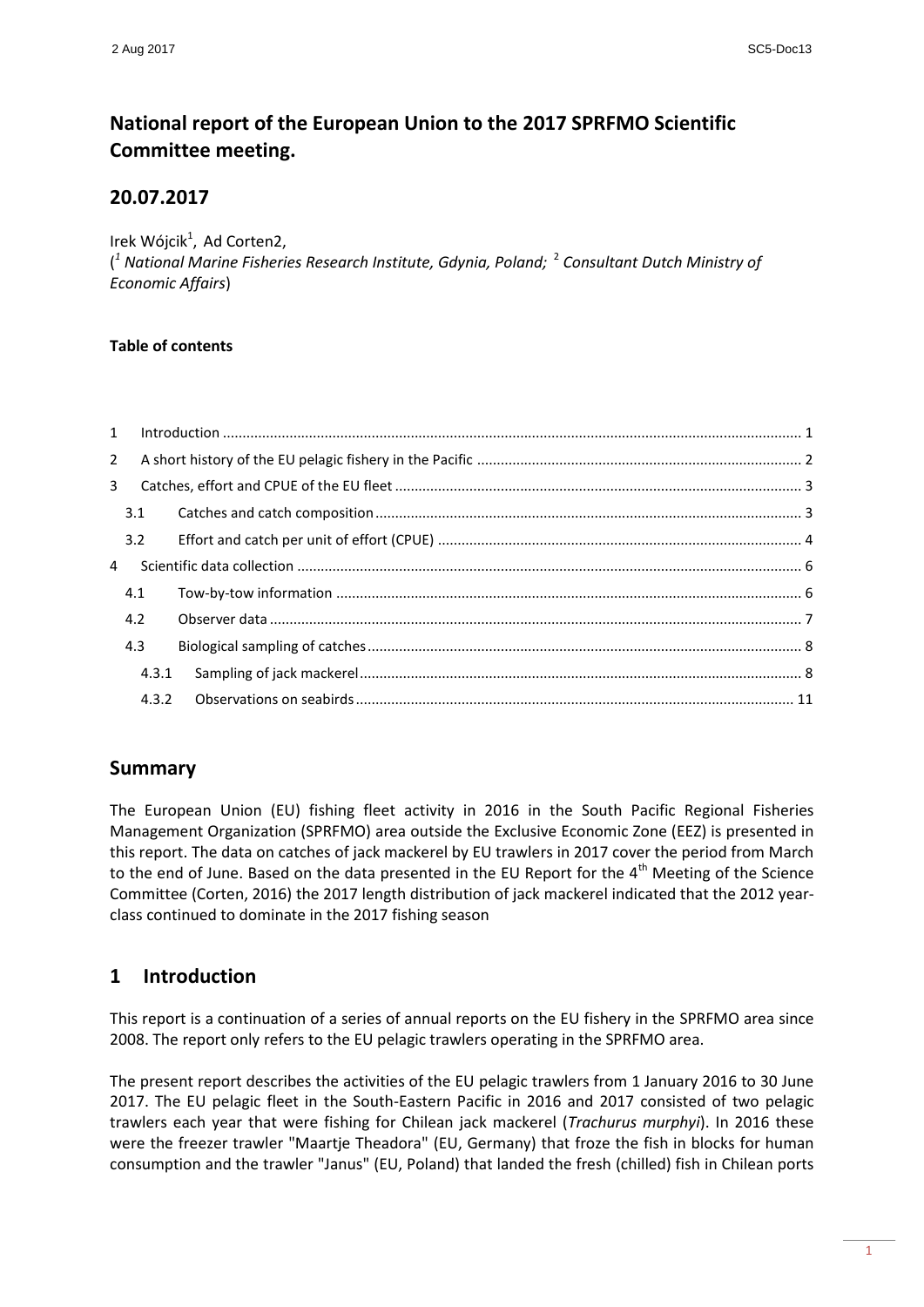further processing onshore. In 2017 fishing activity were conducted by "Margiris" (EU, Lithuania)and "Annelies Ilena" (EU, the Netherlands), both being freezer trawlers.

At the time of writing this report (July 2017), both vessels were still active in the SPRFMO area. The data presented in this report for 2016 have been updated (as compared to the data presented in 2016 EU Report). The catch and effort data for 2017 refers to four months of fishing activity (March-June). In 2016 the biological data were collected by observer on board of "Janus" from May  $15<sup>th</sup>$  till June  $17<sup>th</sup>$  and onboard "Maartje Theadora" from June  $18<sup>th</sup>$  till August  $17<sup>th</sup>$ . In 2017 the biological data were collected so far for the period of March  $15^{\text{th}}$  – May  $17^{\text{th}}$  , when the observers were on board of "Margiris". Another round of observers in 2017 was planned for period from mid-July to second half of September. The data for 2017 will therefore be updated at a later stage when the full data for this year become available.

Data presented in this report are catch and effort data reported directly by the vessels, and the data collected by a scientific observer on board of the vessels.

In addition to the data collected by the scientific observer in 2016, length data on the catches were also collected by the crew of the "Maartje Theadora". This "self-sampling programme" had been tested already in 2015 (Corten, 2015), and it had been shown that length data collected by the crew were comparable to those collected by the observer. No self-sampling onboard "Janus", was in place, so here the observer data are the only source of information on the length composition of the catches. The length data for 2017, presented here, comes only from observers.

## <span id="page-2-0"></span>**2 A short history of the EU pelagic fishery in the Pacific**

The EU pelagic fleet in the south-eastern Pacific consists of pelagic trawlers that fish for jack mackerel (*Trachurus murphyi*) in the high seas outside the exclusive economic zones of Chile and Peru. The stock of jack mackerel occurs in the high seas mainly in April – November. During the rest of the year, the fish stay inside the 200 mile EEZ, and they are not accessible to the EU fleet. Consequently, the vessels then leave the SPRFMO area.

In the recent history, the first EU pelagic trawler arrived in the Pacific in 2005 and it conducted fishing operations for 3 months in the second half of the year. The next year, the same vessel returned and undertook fishing activities for the whole season (March – October). Following the positive results of this season, the number of vessels increased to six in the following three years (2007 – 2009). All these vessels belonged to the Pelagic Freezertrawler Association (PFA), a consortium of European Union pelagic ship owners based in the Netherlands. In addition to the PFA vessels, other EU vessels (Poland) fished in the area in 2009 - 2011 and again in 2016.

Starting from 2010, the number of PFA vessels was reduced as a result of declining catches. The number of EU vessels by year and by country is presented in Table 1.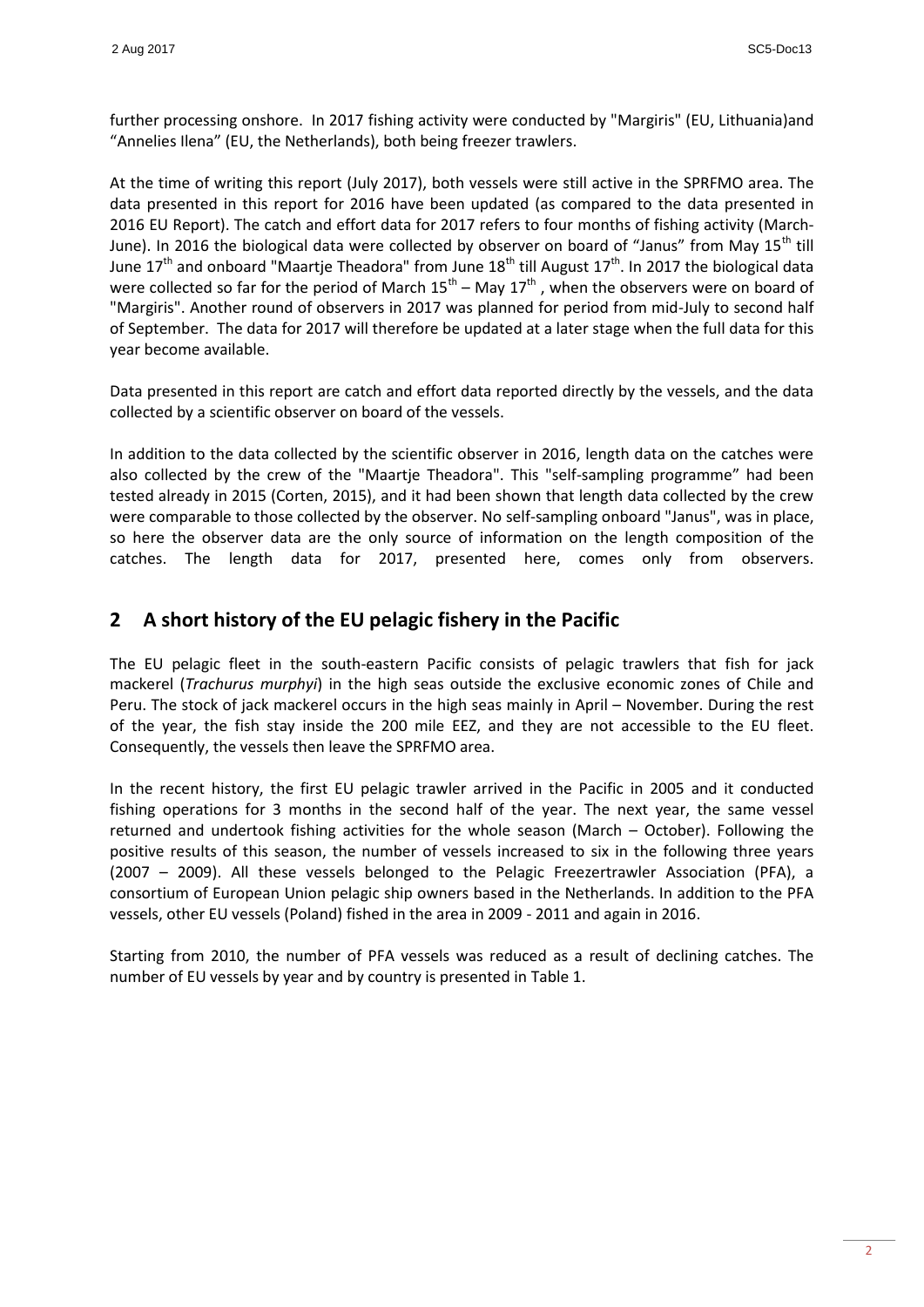| year | EU countries and number of vessels                      |
|------|---------------------------------------------------------|
| 2005 | Netherlands (1)                                         |
| 2006 | Netherlands (1)                                         |
| 2007 | Germany (3), Lithuania (1), Netherlands (2)             |
| 2008 | Germany (3), Lithuania (1), Netherlands (2)             |
| 2009 | Germany (3), Poland (3), Lithuania (1), Netherlands (2) |
| 2010 | Germany (3), Poland (3), Lithuania (1), Netherlands (1) |
| 2011 | Germany (1), Netherlands (1), Poland (1)                |
| 2012 | no fishing                                              |
| 2013 | Lithuania (1)                                           |
| 2014 | Germany (1), Netherlands (1)                            |
| 2015 | Netherlands (1), Lithuania (1)                          |
| 2016 | Germany (1), Poland (1)                                 |
| 2017 | Netherlands (1), Lithuania (1)                          |

Table 1. EU pelagic trawlers in the Pacific in 2005 – 2017.

## <span id="page-3-0"></span>**3 Catches, effort and CPUE of the EU fleet**

### <span id="page-3-1"></span>**3.1 Catches and catch composition**

The fishery by EU vessels in the Pacific is targeting jack mackerel (*Trachrus murphyi*). Other species make up only a small fraction of the total catch, as is shown in Table 2.

| year  | total EU catch | species composition in percentages |           |           |               |
|-------|----------------|------------------------------------|-----------|-----------|---------------|
|       | in tons        | Trachurus murphyi                  | Scomber   | Brama     | other species |
|       |                |                                    | japonicus | australis |               |
| 2009  | 91 336         | 95.3                               | 4.3       | 0.4       | 0.0           |
| 2010  | 34 083         | 97.2                               | 1.9       | 0.6       | 0.3           |
| 2011  | 1810           | 98.3                               | 0.2       | 1.3       | 0.2           |
| 2012  | 0              |                                    |           |           |               |
| 2013  | 10 390         | 97.2                               | 2.2       | 0.6       | 0.0           |
| 2014  | 21 4 31        | 95.7                               | 3.5       | 0.3       | 0.5           |
| 2015  | 27 955         | 98.1                               | 1.1       | 0.6       | 0.2           |
| 2016  | 12828          | 91,9                               | 6,3       | 0,3       | 1,5           |
| 2017* | 16 3 23        | 97,7                               | 1,5       | 0,8       | 0,0           |

March-June 2017

Table 2. Total catch and species composition of the EU fleet in 2009 – 2017. Based on landing data provided by ship owners. Data for 2017 are provisional and based on estimated catch data.

The catch in 2016 decreased sharply compared to 2015. This decrease in catch was due to lower catch rates, and the fact that one of the two vessels landed the fresh (chilled) fish in a Chilean port. The steaming back and forth to the fishing grounds (outside the 200 nm) resulted in a loss of fishing time. The catches of jack mackerel, during the short period of 2017 (March-June), significantly exceeded catches from 2016. This increase in catches was due to 20% higher catch rates and, to a lesser extent, to more fishing effort applied in terms of fishing days.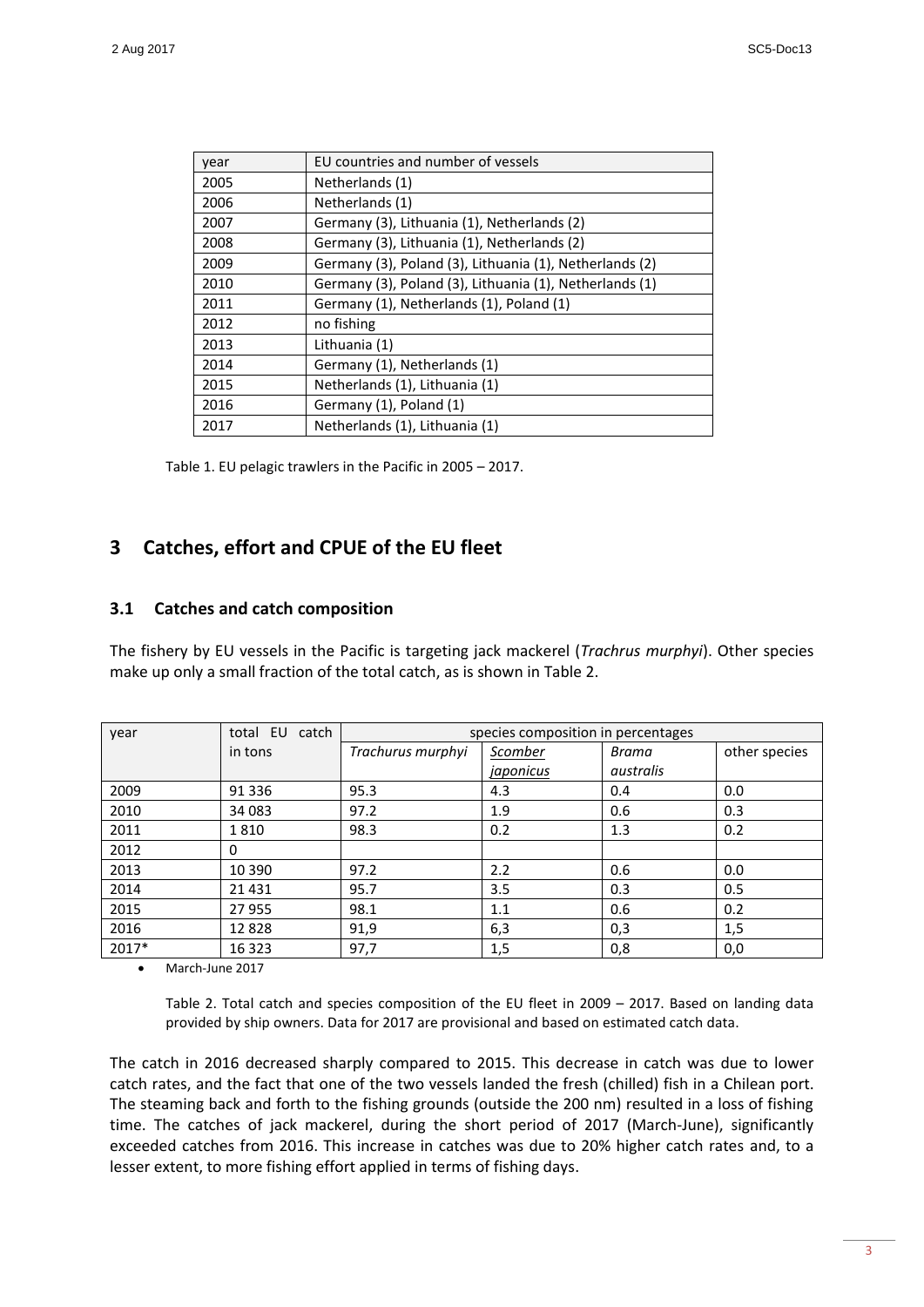As in the previous years, the species composition of the catch in 2016 was dominated by jack mackerel (*Trachurus murphyi*). This species made up 91,9% of the total catch. The chub mackerel (*Scomber japonicus*) came in as second with 6,3%, and the Pacific bream (*Brama australis*) as third with 0,3%. In 2017 (March-June) species composition of catches was dominated by jack mackerel (97,7%). Bycatch was very small and consisted mainly of chub mackerel (1,5%) and Pacific bream (0,8%). The share of other species was insignificant

The monthly development of catches in each of the years 2014 – 2017 is presented in Figure 1. The highest catches and CPUE in 2016 were taken in the month of May. In 2017 the peak catches were noticed in April connected with very high CPUE (mean 159 t/day). Based on the length distribution of jack mackerel it can be assumed that the catches consisted of adult fish, whereas juveniles were not recorded.



Figure 1. Monthly catches of jack mackerel by EU vessels in 2014 - 2017. Data for 2017 are provisional. Data based on catches reported by the vessels.

### <span id="page-4-0"></span>**3.2 Effort and catch per unit of effort (CPUE)**

The series of CPUE (in tons per day) for jack mackerel presented in Table 3 is based on catches of the PFA fleet except for 2016 when additional catches (EU, Poland) were also taken into consideration. PFA was the segment of the EU fleet that consistently participated in the fishery in the SPRFMO area (except for 2012). In certain years other EU vessel (one of the two Polish trawlers) also fished in the area.

Provisional data for 2017 indicate that the CPUE in that year was substantially higher than in 2016 although the fishing season is not over yet (Table 3).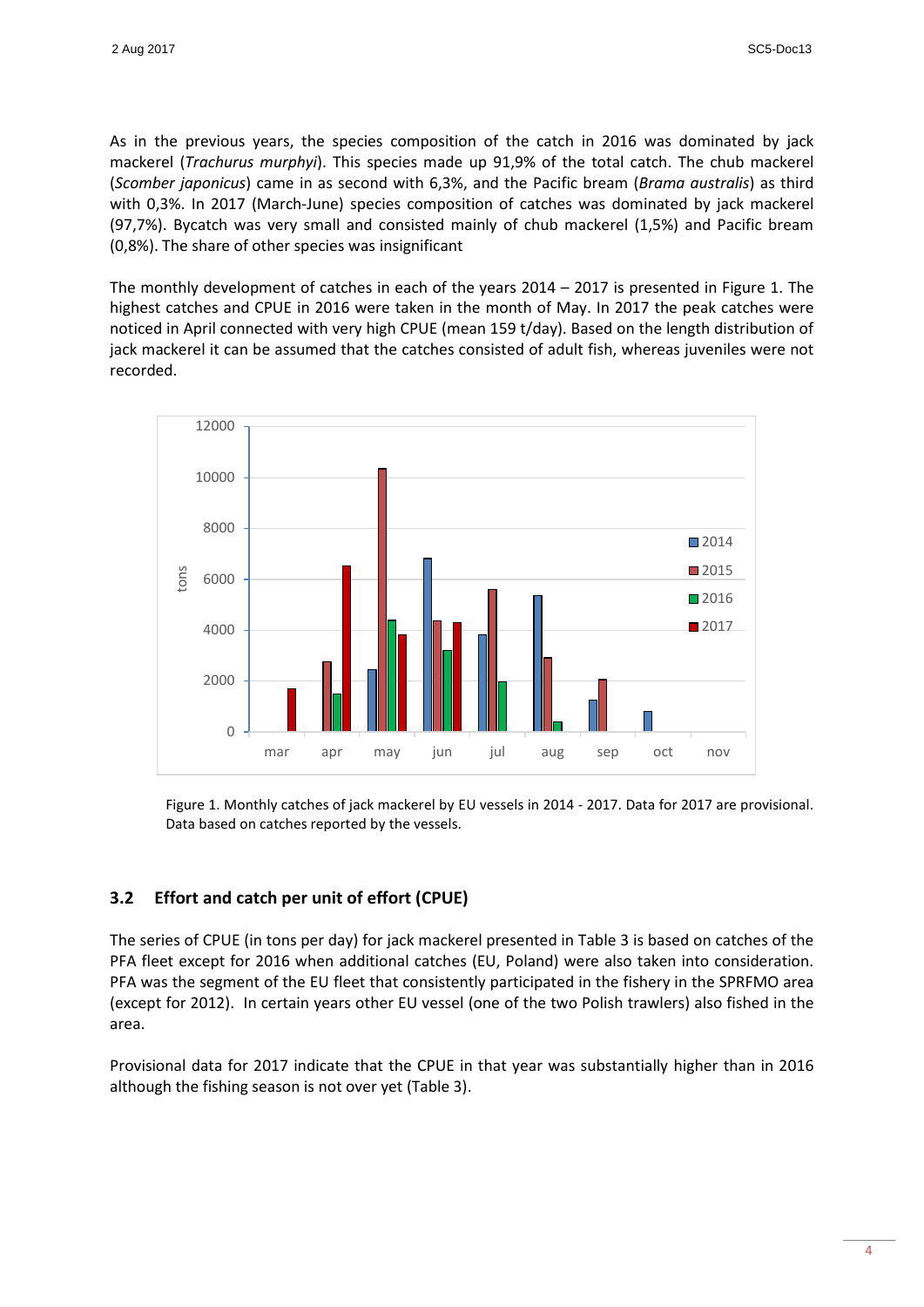| year  | number of    | catch jack  | <b>CPUE</b> (tons |
|-------|--------------|-------------|-------------------|
|       | fishing days | mackerel in | per day)          |
|       |              | tons        |                   |
| 2005  | 44           | 6 187       | 141               |
| 2006  | 109          | 33766       | 310               |
| 2007  | 401          | 123 523     | 308               |
| 2008  | 423          | 108 174     | 256               |
| 2009  | 436          | 87043       | 200               |
| 2010  | 274          | 33 1 29     | 121               |
| 2011  | 32           | 1779        | 56                |
| 2012  | 0            | 0           | 0                 |
| 2013  | 140          | 10010       | 72                |
| 2014  | 231          | 20 5 10     | 89                |
| 2015  | 149          | 25 504      | 157               |
| 2016  | 115          | 11470       | 100               |
| 2017* | 135          | 16323       | 121               |

\*) to the June 30, 2017

Table 3. Catch and effort of the EU fleet. Fishing days based data provided by the vessels.

The monthly CPUE values (Figure 2) show that the values for all months in 2016 up until August were lower than in 2015.



Figure 2. Monthly CPUE of jack mackerel in the EU fleet for 2014 – 2017. Data for 2017 are provisional.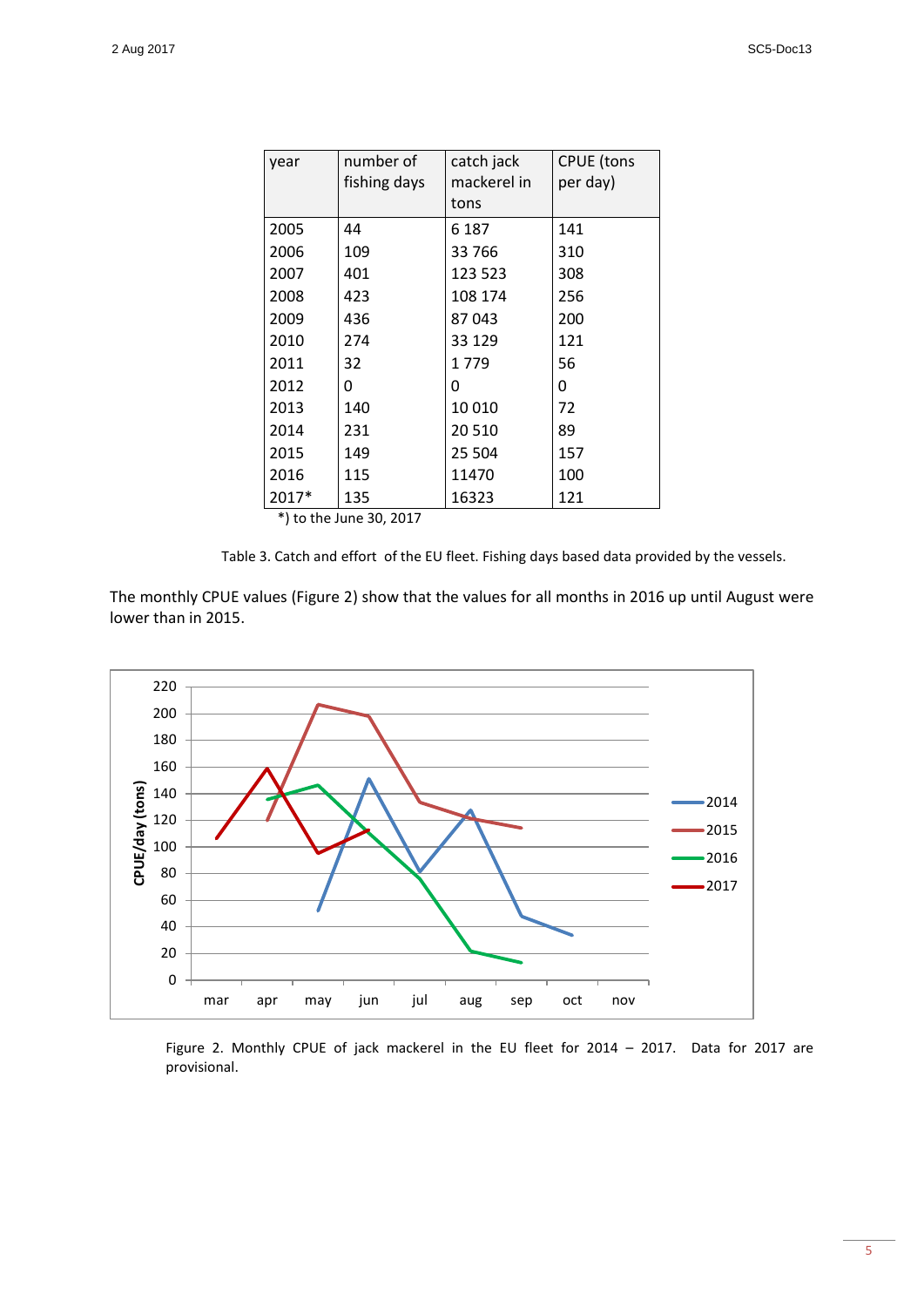## <span id="page-6-0"></span>**4 Scientific data collection**

As described below, several independent programs of data collection were carried out in 2015 and 2016. Tow-by-tow information on catch and effort were provided directly by the captains of vessels. An observer collected detailed biological information on catch and discards during the time when he was on board the vessels. This observer also collected information on birds around the vessels.

Furthermore, a self-sampling programme was conducted on board of the "Maartje Theadora" during its fishery in the Pacific in 2016. This programme, which was initiated in 2015, was coordinated by the pelagic freezer trawler association PFA (EU, the Netherlands).

The details of each program are presented below.

### <span id="page-6-1"></span>**4.1 Tow-by-tow information**

The trawlers were requested to provide position, time and catch composition for each haul. A simple spreadsheet was used to record the information at sea. The information requested in this spreadsheet corresponds to the data demands of the SPRFMO Data and Information Working Group (SPRFMO 2016).

The tow-by tow information from individual vessels provided a picture of the geographical distribution of the fishery. The results of the fishery in 2017 are compared to those in 2016 in Figures 3a and 3b.



Figure 3a. Catch distribution by month of the EU fleet in **2016**.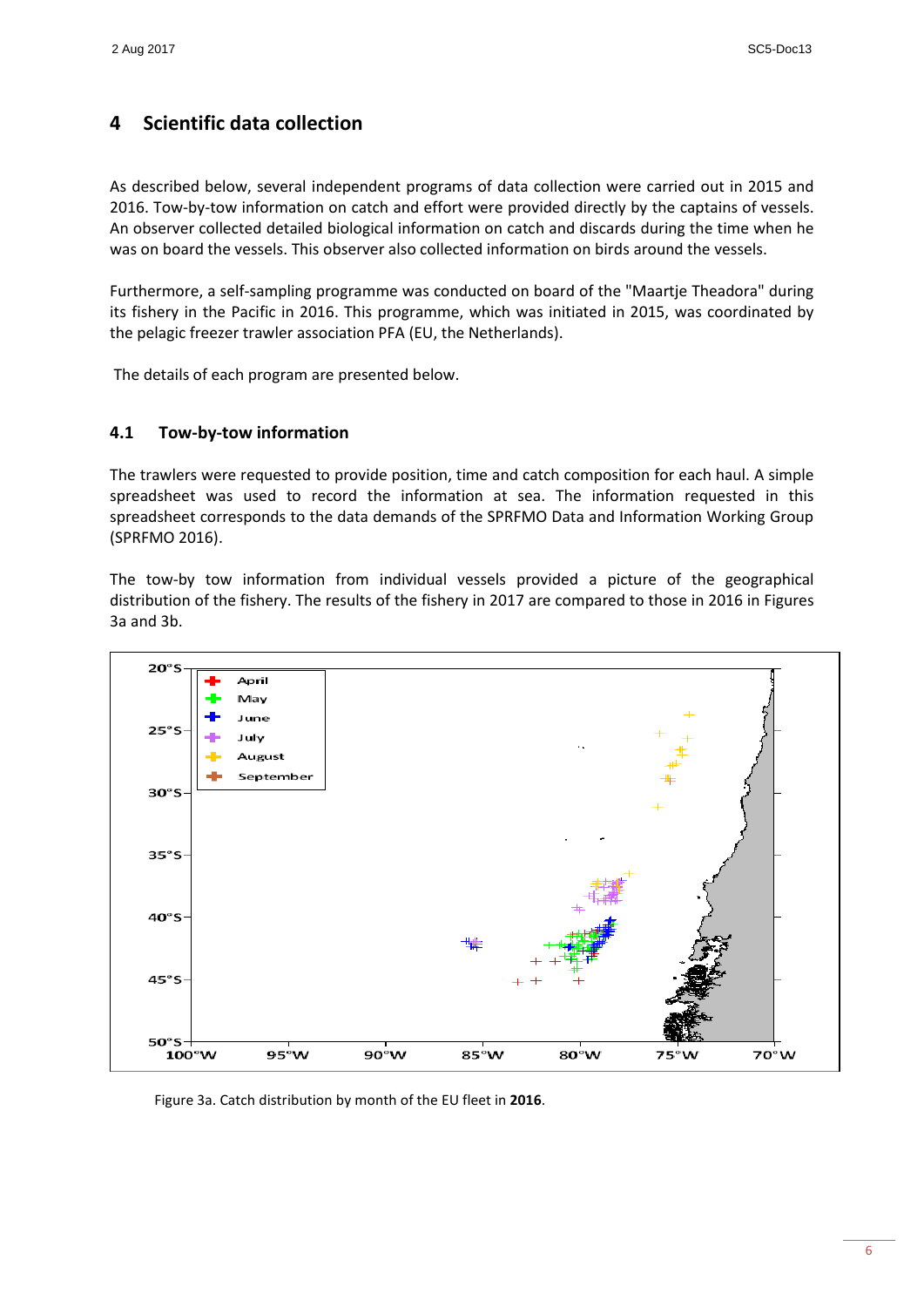

Figure 3b. Catch distribution by month of the EU fleet in **2017**. Figure based on provisional catch data.

The catches in 2016 were again distributed close along the 200 Nm fishing limit, except for some isolated catches in June west of 85° WL. These catches were taken by the "Maartje Theadora" during a short searching trip to the west. The catches in 2017 (March-June) took place in the similar positions as in the same period of 2016. The data comes from "Margiris" but the observers placed onboard "Margiris" reported that "Annelies Ilena" (EU, the Netherlands) fished in the same areas.

Catches reported for 2017 are substantially higher than in 2016. This increase was mainly due to the high CPUE in April 2017, but also to the higher number of fishing days.

According to the captains of the EU trawlers, the poor catches in 2016 were related to hydrographic conditions. Water temperatures outside the Chilean EEZ were abnormally high, whereas inside the EEZ low temperatures prevailed. The fish remained in the colder water and did not migrate outside the Chilean EEZ.

#### <span id="page-7-0"></span>**4.2 Observer data**

In 2016 the start of the observer programme was hampered by the lack of available observers. It was only in May 2016 that an observer was sent to sea, and he started his work on the "Janus" (EU, Poland). In mid-June he switched to the "Maartje Theadora" and stayed on board until mid-August. Due to the deployment of only a single observer, the number of observer days (35) was much lower than in previous years.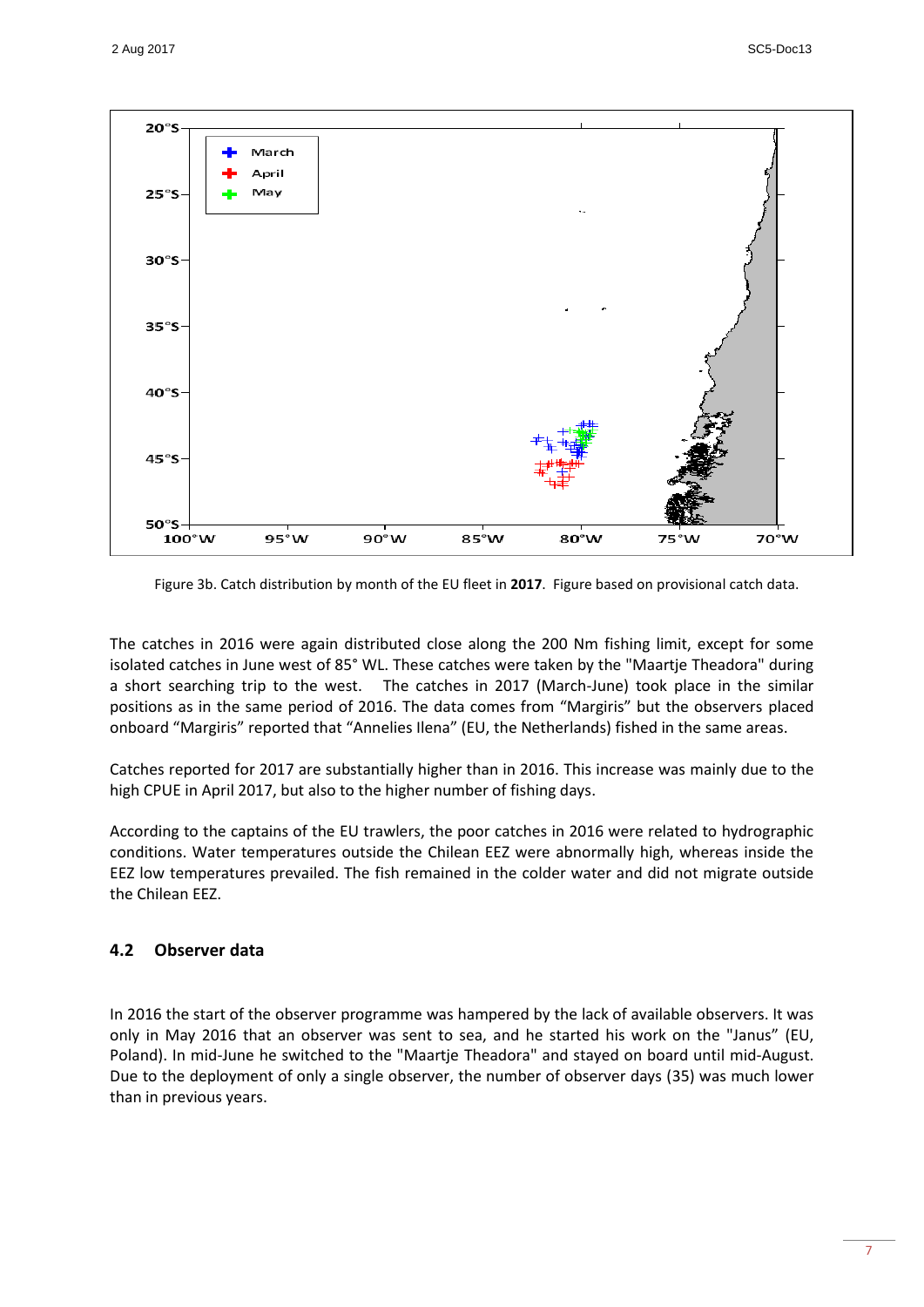| year | period              | EU vessel                           | observer         | days with    |
|------|---------------------|-------------------------------------|------------------|--------------|
|      |                     |                                     |                  | observations |
| 2014 | 20 April - 30 May   | Maartje Theadora   Tomasz Raczynski |                  | 23           |
|      | 31 May - 19 August  | Maartje Theadora   Co de Klerk      |                  | 80           |
| 2015 | 29 April - 13 July  | Annelies Ilena                      | Co de Klerk      | 60           |
|      | 13 June - 24 July   | <b>Margiris</b>                     | Tomasz Raczynski | 28           |
| 2016 | 15 May - 17 June    | Janus                               | Tomasz Raczynski | 14           |
|      | 18 June - 17 August | Maartje Theadora   Tomasz Raczynski |                  | 23           |
| 2017 | 15 March $-$ 17 May | Margiris                            | Tomasz Raczynski | 35           |
|      |                     |                                     | Łukasz Dziemian  |              |

Table 4. Observer missions in 2014 - 2017

The observers collected data on species and length composition of the main species observed in the catch (*Trachurus murphyi*, *Scomber japonicus* and *Brama australis)*. Biological characteristics such as sex and maturity stage, food composition, stomach fullness, fat content and otholiths for age reading were collected for *Trachurus murphyi*. In addition they monitored discards and incidental by-catches of large species.

As in the previous two years, the observers also monitored interactions of sea-birds with the vessel and fishing gear as well as the presence of birds around the vessels (see below).

### <span id="page-8-0"></span>**4.3 Biological sampling of catches**

In this report, only length data (fork length FL) for jack mackerel (*T. murphyi*) are presented.

#### <span id="page-8-1"></span>**4.3.1 Sampling of jack mackerel**

In 2016 the observer program had a slow start due to problems with the availability of observers. It was only in mid-May that these problems were solved, and that an observer could board the "Janus" (EU, Poland). This observer changed in mid-June to the "Maartje Theadora" (EU, Germany), and stayed on board this vessel until mid-August. Additionally, a self-sampling programme was conducted on board "Maartje Theadora" during its fishery in the Pacific in 2016, with over 19 000 jack mackerel individuals measured. In 2017 two observers were placed onboard "Margiris" and over 8 000 jack mackerel individuals were measured (Table 5). It is planned to send an observer again to sea from mid-July to second half of September 2017.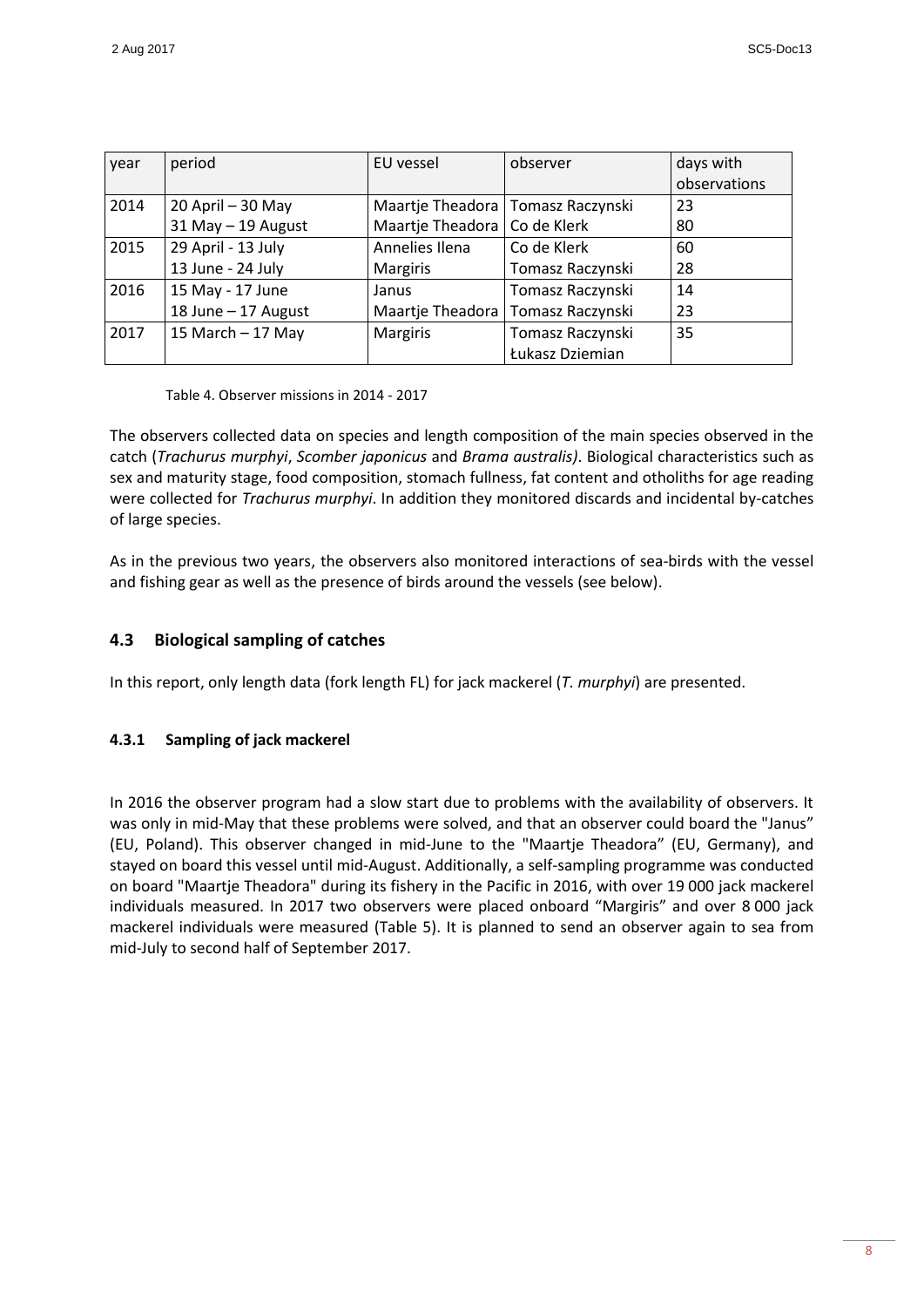| year  | number of jack mackerel measured |
|-------|----------------------------------|
| 2008  | 28 250                           |
| 2009  | 15 744                           |
| 2010  | 10 540                           |
| 2011  | 2 1 9 4                          |
| 2013  | 2727                             |
| 2014  | 15 148                           |
| 2015  | 17 563                           |
| 2016  | 25341                            |
| 2017* | 8081                             |

(\*) from mid-March to mid-May, 2017

Table 5. Number of jack mackerel measured by scientific observers and self-sampling in 2016.

During the months of May – June 2016, the "Janus" appeared to target very large jack mackerel of 41 - 47 cm fork length. At the same time, the "Maartje Theadora" fished on the recruiting age group which had a modal length of 31 cm. Starting from July, both vessels targeted this younger age group, and the length distributions of both vessels were identical (Figure 4).



Figure 4. Length distributions EU fleet in 2016 per quarter. MT= Maartje Theadora, SS= self sampling, Obs= observer data

The length measurements in 2017 are compared with those of earlier years in Figure 5. In this figure, only data for the southern fishing area are presented, i.e. the waters south of the Juan Fernández Islands. This was the area where all the fishing took place in 2007 - 2011, and also in 2015-2017.

It is seen that the bulk of the catches in 2016 consisted of fish around 31 cm FL. This was the same year-class, presumably born in 2012, that was already observed in the catch in 2015. In 2016 the fishery concentrated on this year-class, presumably because the older fish were getting too scarce and difficult to follow when they started their offshore spawning migration in July. In 2017 the modal length of jack mackerel was 35-36 cm.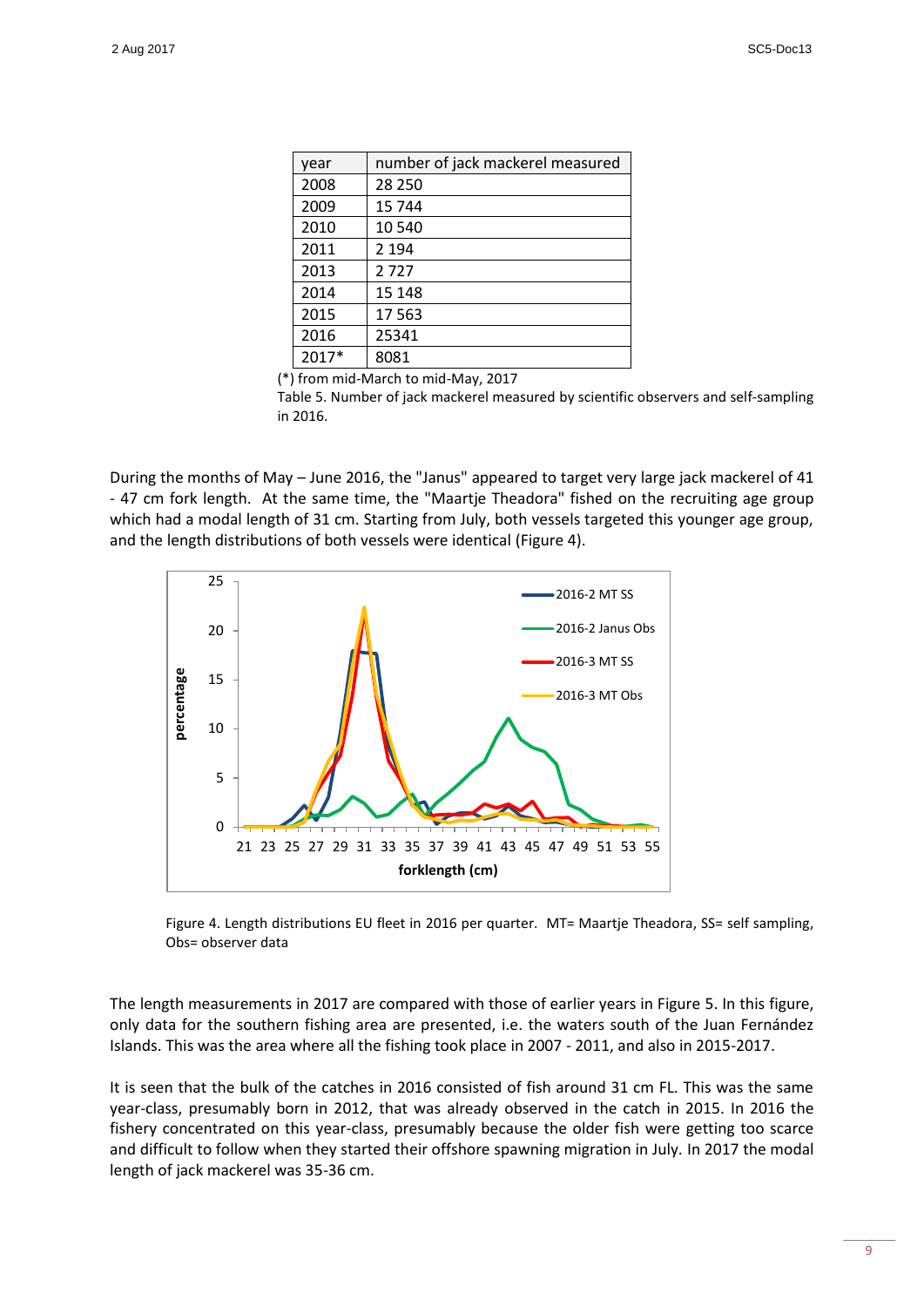

Figure 5. Percentage length composition of jack mackerel in EU catches in 2014 – 2017 (excluding catches north of Juan Fernández Islands). Length measured in fork length.